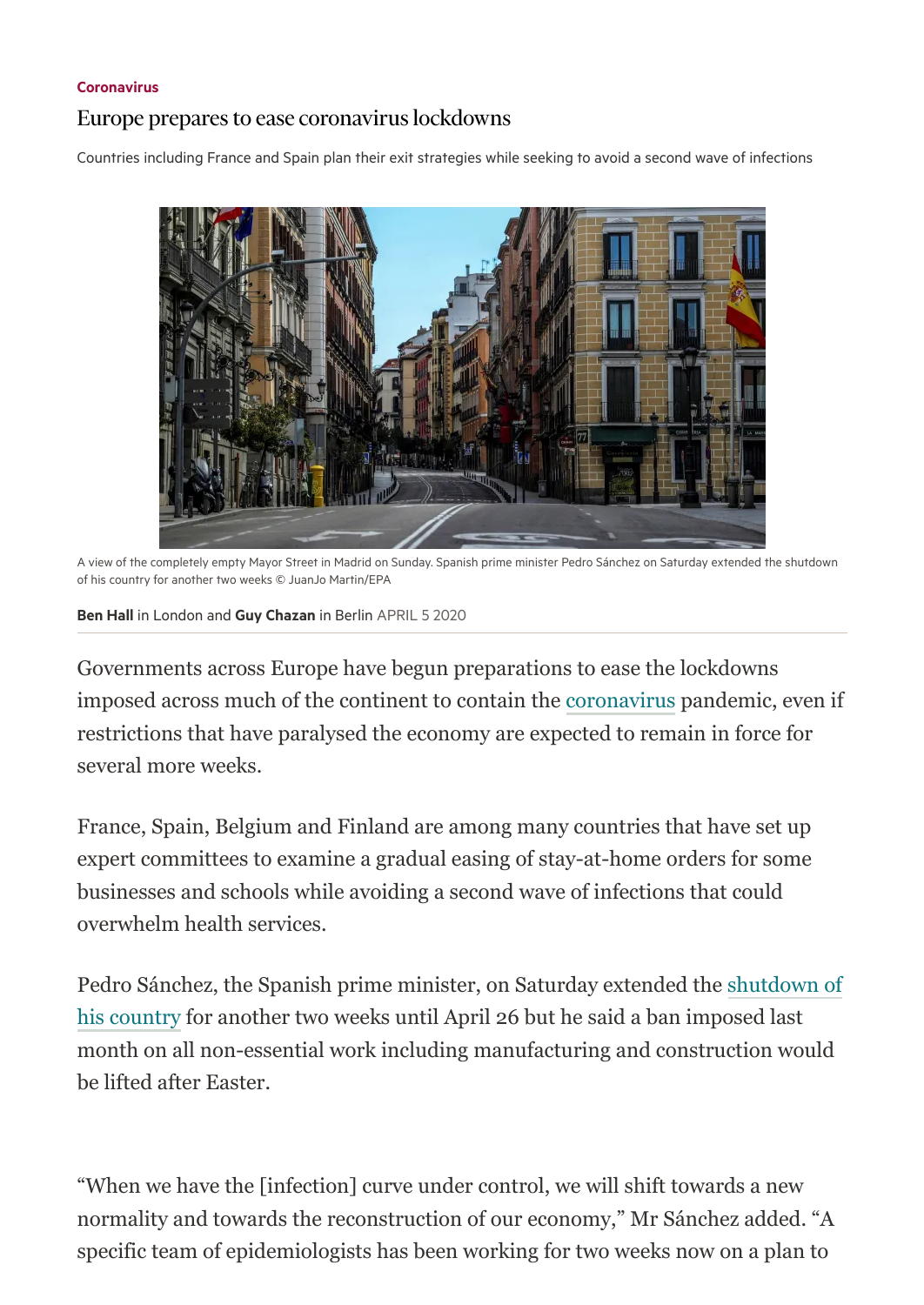restart economic and social activity."

Angelo Borrelli, head of Italy's Civil Protection Agency which is in charge of coordinating the national response to the outbreak, suggested a "phase two" of the [country's lockdown](https://www.ft.com/content/9c75d47f-49ee-4613-add1-a692b97d95d3) could begin next month.

"I don't want to give dates, but between now and May 16 we may have further positive data that suggests we can resume activities and then start phase two," he said.

Édouard Philippe, the French premier, said last week that the process of "deconfinement" had no precedent and would be "fearsomely complex", adding: "We are probably not heading for a deconfinement that would be absolute everywhere for everyone."

Denmark, which was one of the first countries in Europe to shut down activity and close its borders, last week became the first to put a timetable on the loosening of restrictions.

"If we Danes for the next two weeks — beyond Easter — continue to stand together, at a distance, and if the numbers remain stable and reasonable, then the government will begin a gradual, quiet and controlled opening of our society again," Prime Minister Mette Frederiksen said on March 30.

## Editor's note



The Financial Times is making key coronavirus coverage free to read to help everyone stay [informed.](https://www.ft.com/coronavirusfree) Find the latest here.

Few other governments are willing to put a timescale on the [loosening of restrictions](https://www.ft.com/content/bb506510-6eb0-11ea-9bca-bf503995cd6f) not least because, according to most experts, it will require a massive increase in testing capacity. Many also worry about undermining the stay-at-home message with the onset of the Easter holidays and warmer weather and with populations already chafing at weeks of confinement and the loss of earnings.

Germany, where the daily rate of confirmed

coronavirus cases and deaths has risen in recent days, has also begun preparing what one official called a "phase-out" that would be "acceptable in terms of health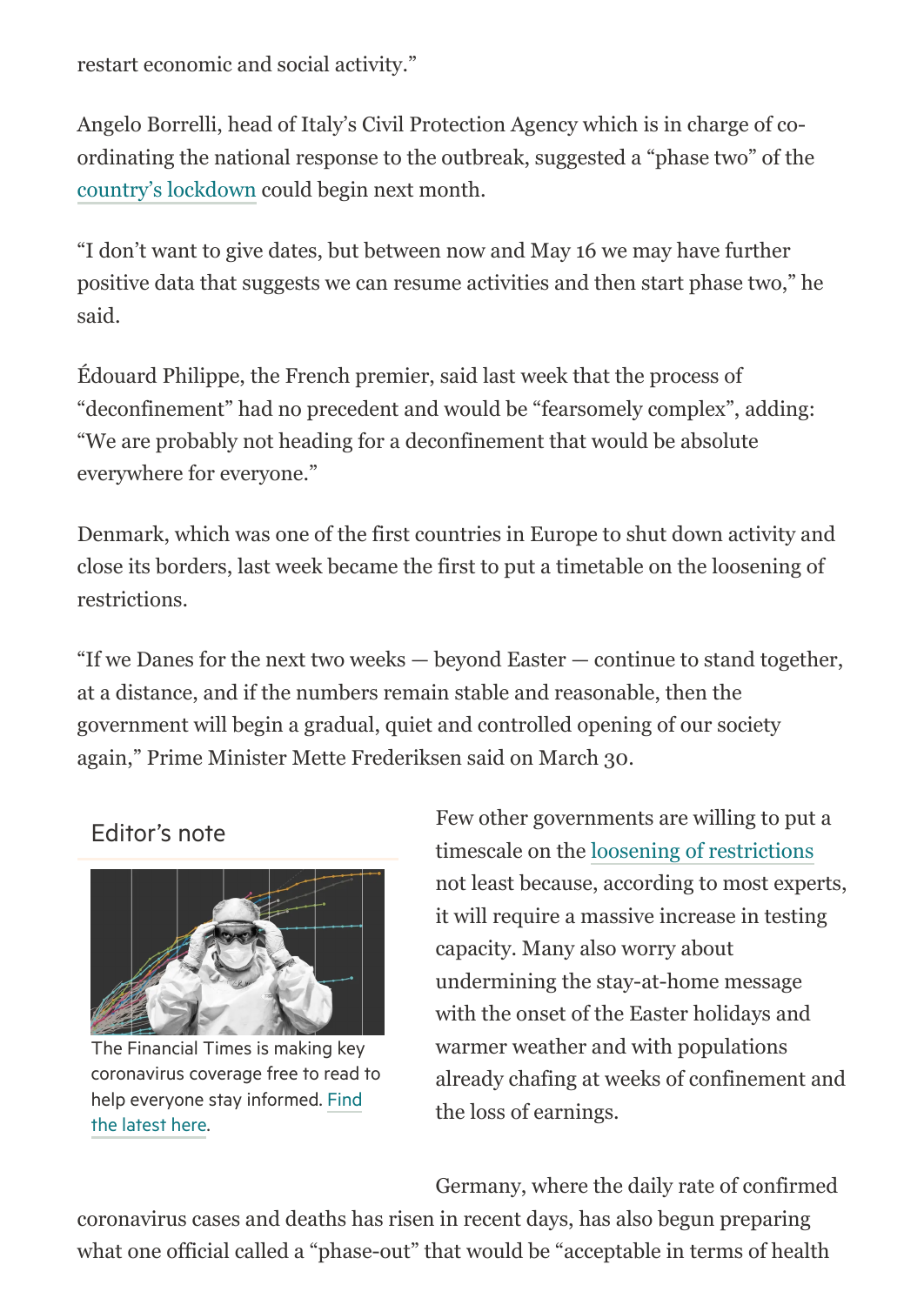policy". "But we've been careful about what we say in public," he added.

"The important message now is: we are not in a phase of the pandemic where we can tell people the measures can now be relaxed," Steffen Seibert, spokesman for German chancellor Angela Merkel, said on Friday. "Of course you can prepare for that mentally, but for the moment it's this [stay-at-home] message that matters."

However, some experts believe it is a big mistake for governments not to engage the public in a debate about loosening restrictions.

"Although it is clear we cannot talk about when the opening up will take place, we can talk about how," said Christiane Woopen, professor at the University of Cologne's Centre for Ethics, Rights, Economics, and Social Sciences of Health and a scientific adviser to the government of North Rhine-Westphalia, Germany's most populous region.

"The public deserve it. They are taking a lot of hardship. They have to trust what political leaders are doing in the next months."

Prof Woopen is one of a dozen academics — epidemiologists, physicians, lawyers and economists — who published a [report](https://www.ifo.de/en/publikationen/2020/monograph-authorship/making-fight-against-coronavirus-pandemic-sustainable) on Friday for the Munich-based Ifo economics institute. The report is an attempt to frame what Prof Woopen calls an "opening strategy, not an exit strategy", since there is unlikely to be any return to normality before a reliable vaccine against Covid-19 becomes widely available, which appears several months away.

A separate Ifo study predicted the German economy could shrink by up to 20 per cent this year if the shutdown lasted three months and was followed by only a gradual recovery. Prof Woopen and her fellow authors said social and psychological strain was as important to alleviate as the loss of output.

The Ifo report argues for a "risk-adjusted" strategy whereby some age groups, regions and social and business functions can resume activity before others. Schools could begin lessons, given the lower risk of severe symptoms in children and the burden of closure on working parents, but older people and high-risk

groups may remain cloistered for months. Highly automated factories could start up but nightclubs would be at the back of the queue.